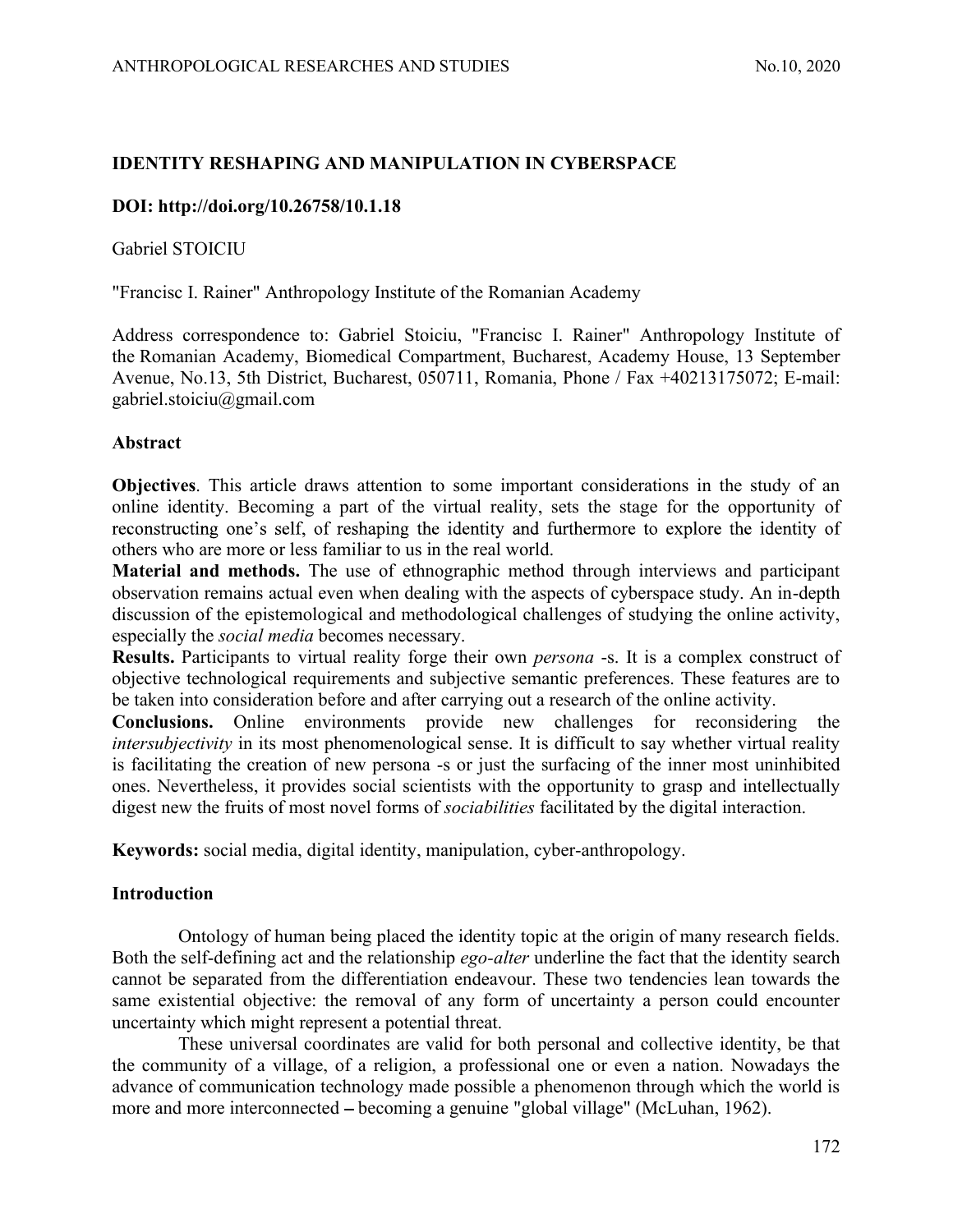ANTHROPOLOGICAL RESEARCHES AND STUDIES<br>
"Through culture, humans are always already virtual ethnography has always been a<br>
kind of virtual investigation of the human, and can therefore play an important role in<br>
understand "Through culture, humans are always already virtual ethnography has always been a kind of virtual investigation of the human, and can therefore play an important role in understanding cybersociality" (Boellstorff, 2008).

More than the geographical space, which tends to shrink - as matter of perception - due to faster means of transportation, the cyberspace created by more and more powerful computers linked through a global ominous network brings people closer than ever.

The internet had so far three ages:

Web  $1.0 -$  it marked the basic attempt to gather and organize raw data in a form accessible all over the world and, in the same time, it also covered a basic need to instantly exchange extended messages. The end of the  $2<sup>nd</sup>$  millennium saw the growth of online forums. chat-rooms, e-mail services, blogs and wiki-s.

Web 2.0 – encompasses the diversification of communication platforms culminating in ubiquitous Social Media. Messenger services which soon enabled voice and video calls started a trend of continuous interpersonal awareness through the possibility of ongoing emotional sharing accompanying the already existing exchange of information. Social networking "by the grace" of new media brought an enormous commercial opportunity, revolutionizing all marketing techniques and savvy. This age marked also a serious preoccupation regarding the protection of personal data available online. The anonymity provided by the fundamental philosophy which forged the creation of internet can also present an opportunity for criminal behaviour.

Web 3.0 represents the semantic web. It is the most recent development of internet starting in the second decade oh  $21<sup>st</sup>$  century. It was anticipated by simulated society platforms like IMVU or Second Life which allowed individuals to create and experience their own ideal world. Web 3.0 represent the apogee of internet customization, facilitating a so-called total control over every feed a user can receive. Whether this control is authentic and the feed corresponds to a person's actual needs is an important matter of debate for civil society representatives and social scientists.

## Trick or treat - identity reshaping

The world of connected individuals and groups, continuously expanding, relying on myriads of simultaneous information exchanges via internet is generally called cyberspace or virtual reality. To be a part of it someone needs to obtain a virtual / digital identity and, according to one`s needs to become a member of a virtual community.

"Users must deal with this materiality, both in what its technical characteristics will allow (screen size, image resolution, keyboard, etc.) and in what they impose. We therefore have to question the role(s) of digital objects, particularly screen-based ones, in human activity. Some digital tools seem to have become extensions of the human being" (Baldauf, Develotte and Ollagnier-Beldame, 2017).

From a technical standpoint, virtual identity encompasses a complex digital marker given by:

- $\bullet$  the computer which is used with its unique physical address (MAC)
- the local internet connection facilitated by a service provider which grants to each subscriber its own protocol address (IP)
- $\bullet$  a virtual private network (VPN) an optional additional internet security service
- username and a password assumed or assigned, requested once online in order to access certain websites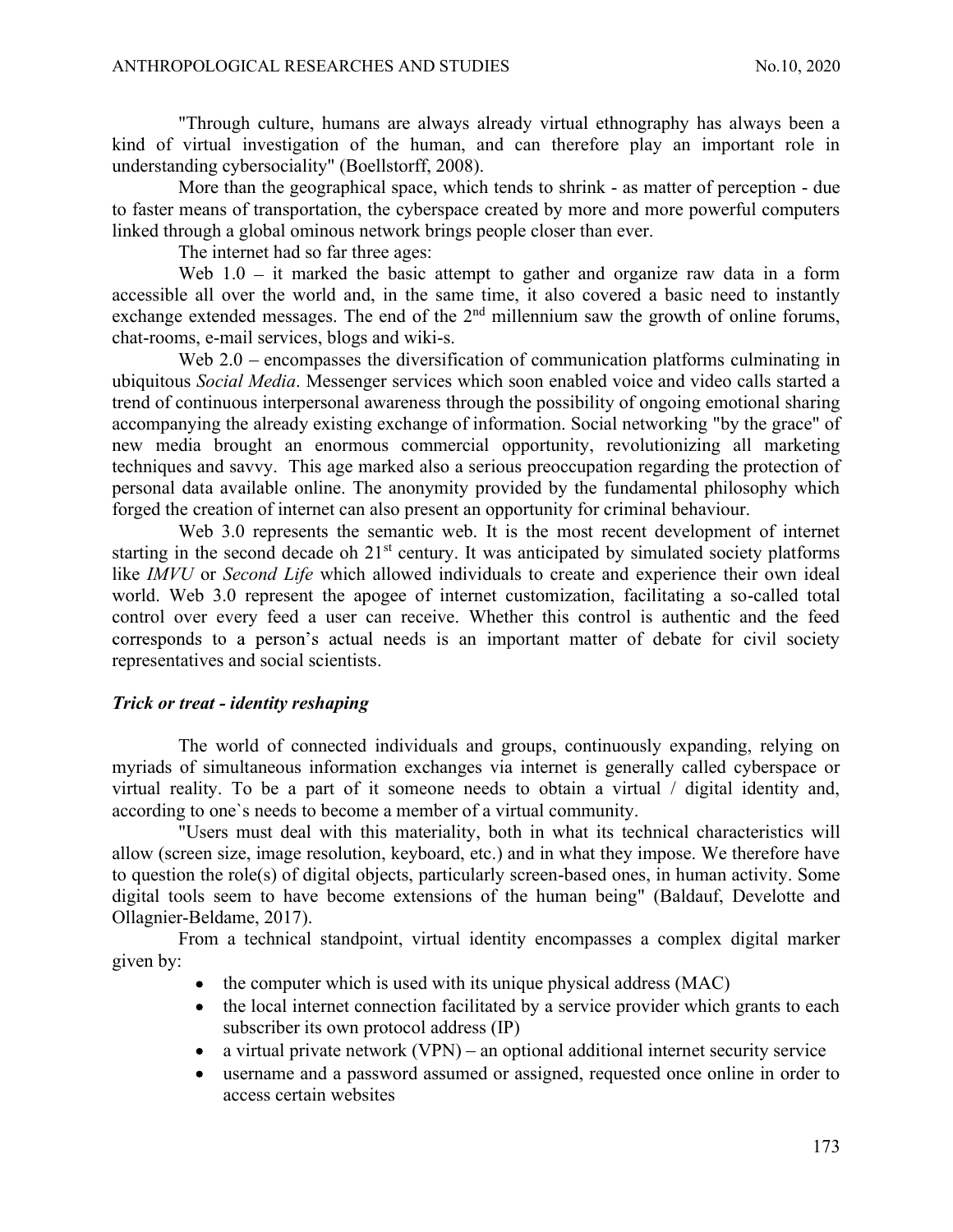ANTHROPOLOGICAL RESEARCHES AND STUDIES<br>
• an avatar - online character which can be created in order to participate to<br>
different communication platforms or multi-player internet games<br>
Creating a digital *nersong* represe an avatar - online character which can be created in order to participate to different communication platforms or multi-player internet games

Creating a digital persona represents the perfect opportunity to reshape an identity. An internet user can forge a profile of hero or villain changing every aspect of his or her particular features: age, gender, race or nationality, background, religion, occupation, marital status and even physical appearance (through posting fake photos or home movies). It is the quintessence of the postmodern view on identity and personality. Due to the fact that virtual reality represents a world with no boundaries of time and space an anthropologist who immerses in its environment while studying it must adopt a vision similar to the one of Foucault, taking into account that "heterotopia is fully manifested only when those that find themselves within it are separated from their representation of time" (Burlacu 2019, p. 118). In the virtual worlds of IMVU or Second Life a player can look however he or she likes, can have the house and the job of his / her dreams and even create its own life partner. The historical perspective provided by these metaverses is no less fluid, ranging from an ancient past to a distant future.

However, there is no need for a virtual world game to create a completely different online persona. As long as there is no voice or video calls involved the communication or profile on social media platforms can be managed at somebody`s own leisure.

"The influence of cyberspace on identity is not a change of the content, but a change in the form, evidence, or procedure. So, in terms of the law dealing with the issue of identity in cyberspace, there is no difference between the virtual and the real world, therefore general rules and controls, applied to the identity in the real world, can be applied in cyberspace as well" (Vesali-Naseh, 2016).

Furthermore, in order to accurately insinuate as a participant observer in cyberspace, a researcher needs also to create a *persona*. This endeavour brings up an ethical conflict which constitutes a subject of an ongoing debate in social sciences while studying virtual reality: how far a social scientist can go in assuming a fictitious profile? Does allowing some tribesmen from Papua to believe that the anthropologist they just encountered is the white spirit of an ancestor is more acceptable than participating in *Second Life* as a former Olympic medallist presently active member in Doctors without Borders? Most of all, can there be made any correlation between the answers provided by a subject and the actual personal features he or she assumes? Are these features relevant anymore for ethnography in such a particular environment?

"The traditional methods for data collection in ethnographic studies (primarily participant observation and interviewing) are used differently in online research. Thus, ethnographers must learn how to translate observational, interviewing, ethical, and rapportbuilding skills to a largely text-based and visual virtual research environment" (Garcia et al., 2009).

Each way of doing interviews or observation online has its own pros and cons. For example, a text-messaging interview and posting observation technique are deprived of the data gathered from facial and vocal emotional expressions. Behavioural observations inside a metaverse are even more difficult to grasp in terms of validity. A video-call interview has the advantage of placing the interviewee in his or her environment of choice, giving a feeling of comfort and the liberty to end it abruptly.

## Virtual communities

"Virtual communities are social aggregations that emerge from the Net when enough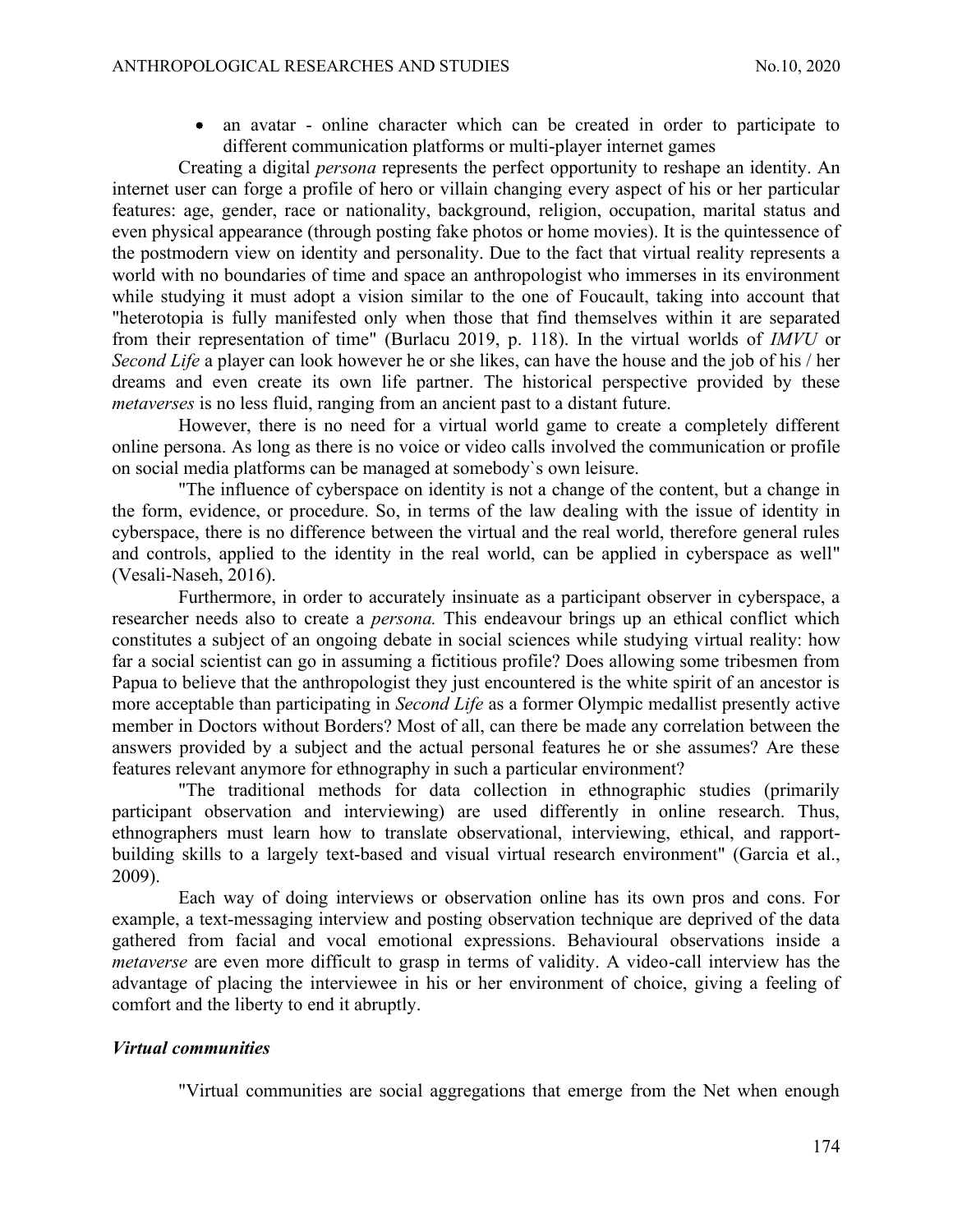ANTHROPOLOGICAL RESEARCHES AND STUDIES<br>
people carry on those public discussions long enough, with sufficient human feeling, to form<br>
webs of personal relationships in cyberspace" (Rheingold, 1993).<br>
Virtual community is n people carry on those public discussions long enough, with sufficient human feeling, to form webs of personal relationships in cyberspace" (Rheingold, 1993).

Virtual community is not inherently associated with objective coordinates like ASL (age, sex and location), social status (occupation, wealth, standing, etc.) or physical interaction. Therefore, in most cases, its members are not required to meet face to face and they usually don't. However, there is a universal ethics code and a specific one which applies to every form of human regrouping. As such, the virtual communities make no exception. There is always etiquette, a protocol of communicating information and relating to other members. Those who are trespassing the netiquette are signalled to others and may withstand an impervious label ascription process.

Golder and Donath (2004) analyzing the newsgroups on Usenet (a World Wide Web predecessor) identified different roles which can be adopted by members of virtual communities according to their particular behaviour towards different topics in debate:

- Celebrities they are key members of communities (group founders or just significant content producers)
- $\bullet$  Newbies they are new users who can produce misinformation due either to their lack of mastering the topic or the communication technique (lingo)
- Lurkers passive member who receive the information but do not participate to any debate or common project
- $\bullet$  Flamers they are agitators, they use extreme speech (insults, profanities) in order to stir up reactions from other members
- Ranters  $-$  they are antisocial individuals which thrive in promoting hate speech among various groups and group members
- Trolls  $-$  they are wreckers, aiming to sabotage the coagulation of a group attitude or action emerging in a virtual community
- Spammers  $-$  they become of a virtual community with the purpose of promoting  $\bullet$ some commercial interests in more or less subtle fashion through interaction with other members

All these roles were assembled by Derek Doran (2017) in a schema which offers in addition the hierarchical relation image of a virtual community (figure 1).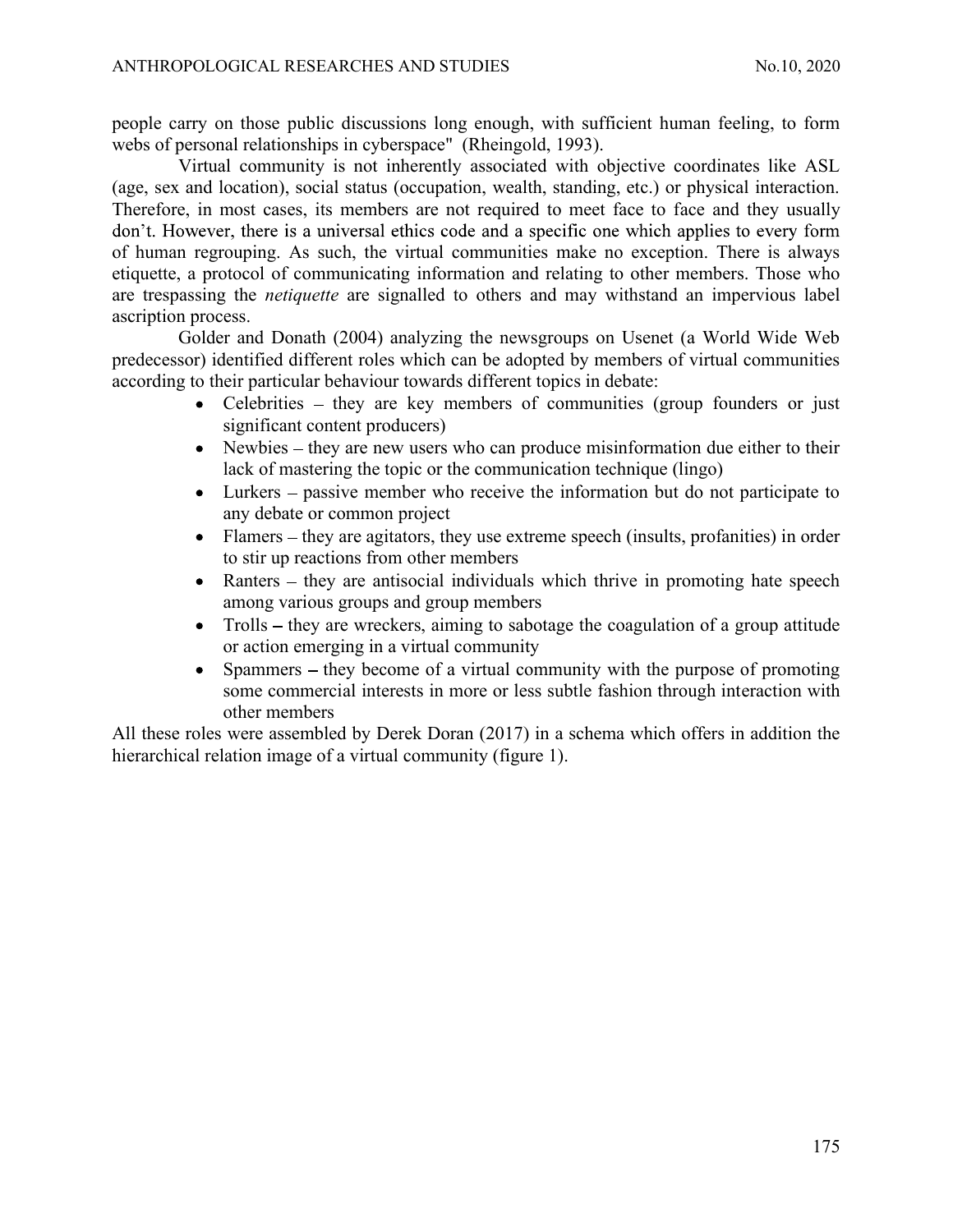

# ANTHROPOLOGICAL RESEARCHES AND STUDIES<br>
Figure 1. The hierarchical relation image of a virtual community<br>
Usenet Figure 1. The hierarchical relation image of a virtual community

In this particular model flamers and *ranters* are two particular type of trolls and *lurker* is just a veteran or eternal newbie. The red dashed outline orange boxes mark the adversarial roles of individuals who "try to intentionally disrupt a Usenet community" (Doran, 2017).

Authorities' representatives (intelligence agents) can pose as trolls or flamers in order to prevent, defuse or discredit potential inconvenient or dangerous social actions emerging from virtual communities.

### Bringing a knife to a gunfight - resisting online manipulation

Could it be that cyberspace represents an anarchist's dreamworld? A world without physical boundaries is a world with no rulers and possibly with no rules. Even if it sounds plausible, this statement cannot be further from the truth concerning virtual reality. There is control and monitoring in cyberspace. Otherwise, Anonymous feed and Wikileaks would have been mainstream media and the "dark web" would have been pointless. Internet offers the possibility to overcome the obstacle of physical distance when people want to meet and create new forms of solidarity or to push forward common projects. That is why " with a plethora of novel challenges to their authority and narratives. Challenges of distance and politics that might have once prevented physically dispersed nations from communicating across state borders have almost completely evaporated as new virtual relationships develop which are uninhibited by conventional notions of political territory and national sovereignty" (Saunders, 2011).

New media technologies for social networking such as Facebook, Twitter or WhatsApp are continuously transforming the public practices of individuals and institutions. Web 2.0 technologies evolved specifically to facilitate the collaborative production of World Wide Web content through the potential of social networking. It made possible to relate in a more clear way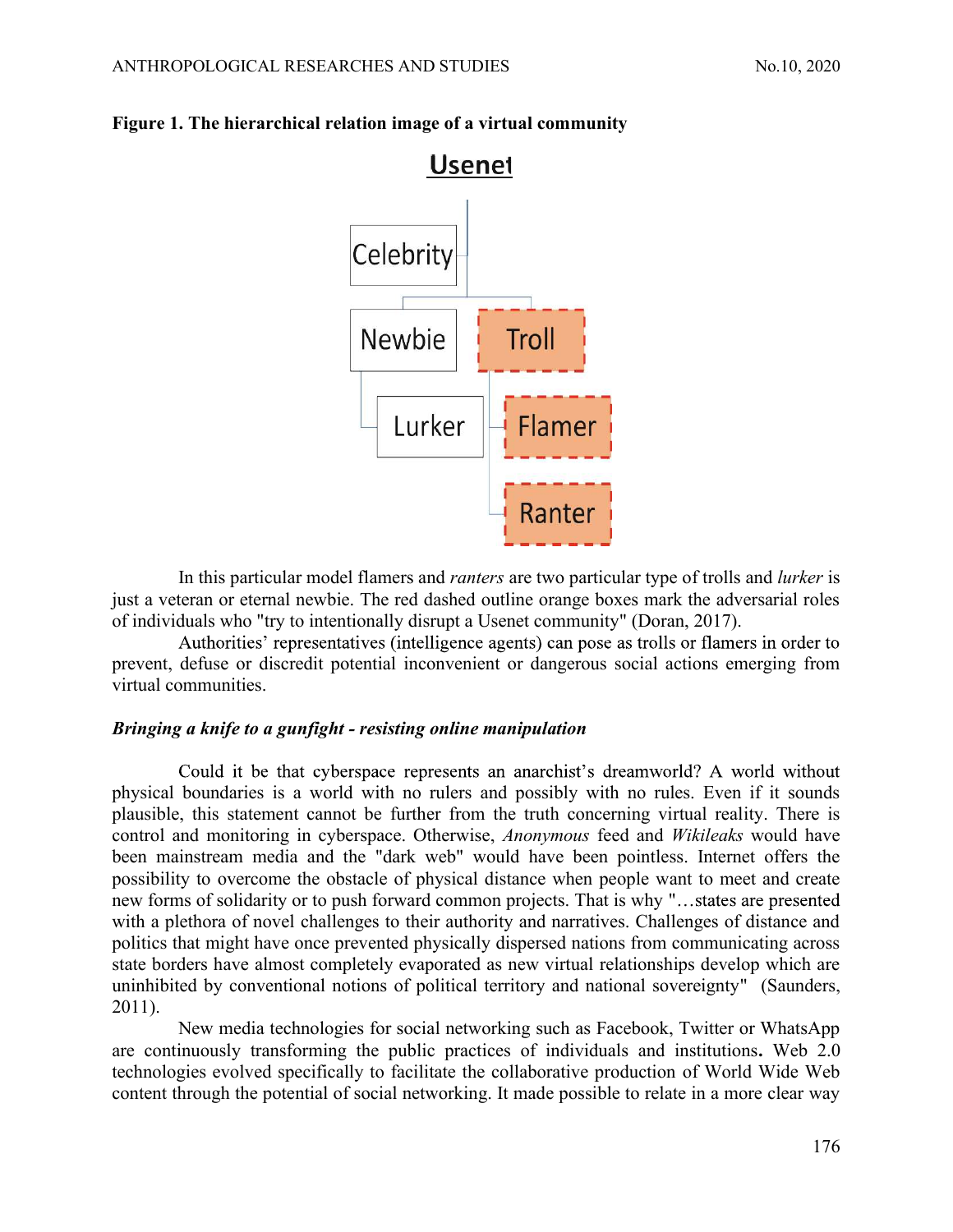ANTHROPOLOGICAL RESEARCHES AND STUDIES<br>
the online activity with the social everyday life bringing the anonymity to a lower level than it<br>
was initially intended by the promoters of internet. Alternatively, it created the the online activity with the social everyday life bringing the anonymity to a lower level than it was initially intended by the promoters of internet. Alternatively, it created the opportunity, as Robert Putnam conceived it, for an enforced social capital among community members. This applies for human individuals regardless their age. Kids are more and more computer savvy at younger ages. They prefer the ludic and entertaining feature of computer use. On the other hand, for adolescents smartphones and tablets (their primal tools for social networking) are becoming as basic needs as food and water. However, these "benefits" can bring also various threats. Social networking services are used as a means for young people to connect with their friends and provide them with a wide range of information and leisure opportunities that is constantly available and enriched. Young people experience both positive (e.g., opportunities for social contact) and negative (e.g., cyber-bullying) effects when using social media.

Recently, in the eve of web 3.0, virtual communities are turning more and more into smart mobs. "Smart mobs consist of people who are able to act in concert even if they don't know each other. The people who make up smart mobs cooperate in ways never before possible because they carry devices that possess both communication and computing capabilities" (Rheingold, 2002).

Although these transformations provide new possibilities for construction of public or personal rhetoric and ideologies, and, therefore, new rationalities for actions and attitudes, they can also be targeted by new forms of manipulation. These occurrences are natural as new territories are discovered and our animal instinct demands us to be conquerors and rulers. In world built on information and communication power is drawn from *captatio benevolentiae*. Ultimately the power players strive to modulate their audience ideas and opinions and thus its decisional act and behaviour. So, as long as someone believes having a total control of the information received and choices made, the scene for "the grand tour" of manipulation and social control is set. This is the key idea a person should remember as he or she enters the simulated reality, be that a social media platform or a metaverse. "But immersed in simulation, we are also vulnerable. [...] An older generation fears that younger scientists, engineers, and designers are 'drunk with code'. A younger generation scrambles to capture their mentors' tacit knowledge of buildings, bodies, and bombs. From both sides of a generational divide, there is anxiety that in simulation, something important slips away" (Turkle, 1999).

A particular case of social media influence over political stands is its the ability to turn into civic movements incubator. This space provides the perfect framework for spontaneous cyber-solidarities. Several public actions like Occupy, Indignados, Arab Spring and more recently Gilets Jaunes started from coagulations of ideas and opinions expressed over different social media platforms. The author had the opportunity to study first hand, through interviews and participant observation, the #REZIST movement in Romania for several months. The observations and interviews took place online and in situ (i.e. Victoria Square, Bucharest). During this period several manipulation forms aimed both the Facebook platforms and the participants in the street. Every classic technique was employed: from inviting to a more violent action to warnings of potentially dangerous events and proposing a change of venue... Fortunately, through a thorough checking of every bit of unusual information most participants to the movement managed not to let themselves into believing the "trolls".

### Conclusions

The use of social media, particularly social networking platforms such as Facebook, has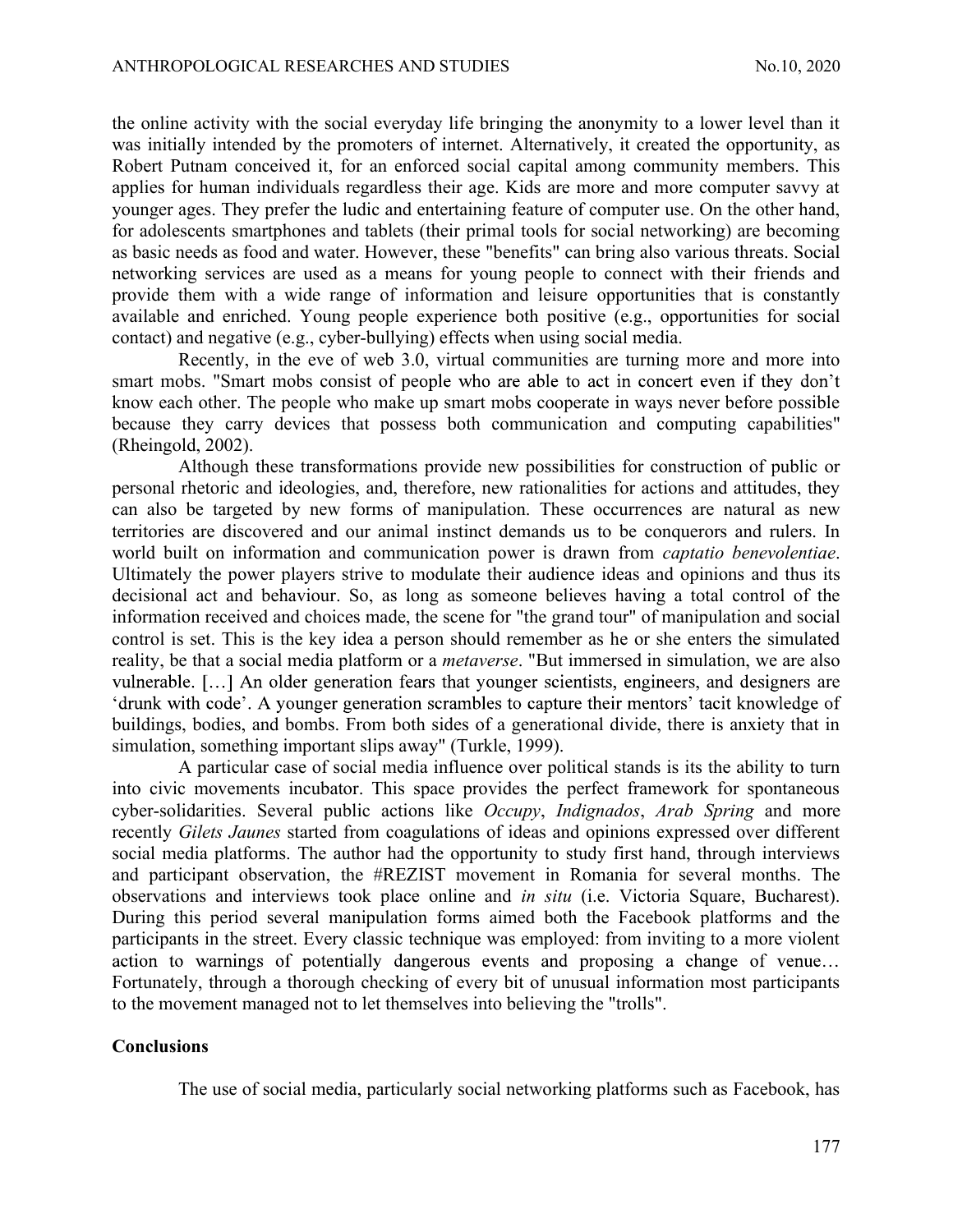ANTHROPOLOGICAL RESEARCHES AND STUDIES<br>steadily increased over the years and becomes the prevalent source of information,<br>entertainment, and interpersonal exchanges regardless age, social status or, more importantly,<br>cultu steadily increased over the years and becomes the prevalent source of information, entertainment, and interpersonal exchanges regardless age, social status or, more importantly, cultural background. It is the only location where you can actually find some places where people are not biased by their race, ethnicity, religion or any ideology.

Online environments provide new challenges for reconsidering the intersubjectivity in its most phenomenological sense. It is difficult to say whether virtual reality is facilitating the creation of new persona -s or just the surfacing of the inner most uninhibited ones. Nevertheless, it provides social scientists with the opportunity to grasp and intellectually digest new the fruits of most novel forms of sociabilities facilitated by the digital interaction.

"Networked and remixed sociabilities emerge and are practiced over multiplied place and audiences that do not necessarily collapse one's sense of place, but afford sense of place reflexively. [...] This presents the modus operandi for the networked self and the context of newer patterns of sociability and routes to sociality that emerge" (Papacharissi, 2011).

This article draws attention to some important considerations in the study of an online identity. Becoming a part of the virtual reality, sets the stage for the opportunity of reconstructing one`s self, of reshaping the identity and furthermore to explore the identity of others who are more or less familiar to us in the real world.

"Digital anthropology, which can include the study of both use and consequence, is thereby as much a study of what people are becoming as what technologies are becoming. We now face an extreme contrast between anthropology's initial interest in custom and tradition, compared to the speed of contemporary developments. At the same time, these may be just as expressive of persistent anthropological concerns, such as the nature of normativity" (Miller, 2018).

As participant observers, researchers are not spared by the emergence of one`s emic metamorphosis while accessing virtual reality. This is an essential part of the methodological specificity of digital anthropology. Therefore, a virtual *imago* of an anthropologist must encompass an honest, unbiased socially opened individual, who should not add a share to the potential manipulative endeavours perpetrated in cyberspace.

## References

- 1. Baldauf, H., Develotte, C. and Ollagnier-Beldame, M., 2017. The Effects of Social Media on the Dynamics of Identity: Discourse, Interaction and Digital Traces, Alsic, 20(1) http://journals.openedition.org/alsic/3004.
- 2. Boellstorff, T., 2008. Coming of Age in Second Life An Anthropologist Explores the Virtually Human. Princeton: Princeton University Press.
- 3. Burlacu, M., 2019. Towards a 'heterotopology' of gaming: From Azeroth to Sanctuar, Anthropological Researches and Studies, [e-journal] pp. 116-122, http://doi.org/10.26758/9.1.11.<br>4. Doran, D., 2017. Network role mining and analysis, Cham: Springer.
- 
- 5. Garcia, A., Standlee, A., Bechkoff J. and Cui, Y., 2009. Ethnographic Approaches tthe Internet and Computer-Mediated Communication, Journal of Contemporary Ethnography, 38, pp.  $52 - 78$ .
- 6. Golder, S.A. and Donath, J., 2004. Social roles in electronic communities. In Internet  $Resources, 5, pp. 19-22.$
- 7. McLuhan, M., 1962. Guttenberg Galaxy, Toronto, University of Toronto Press.